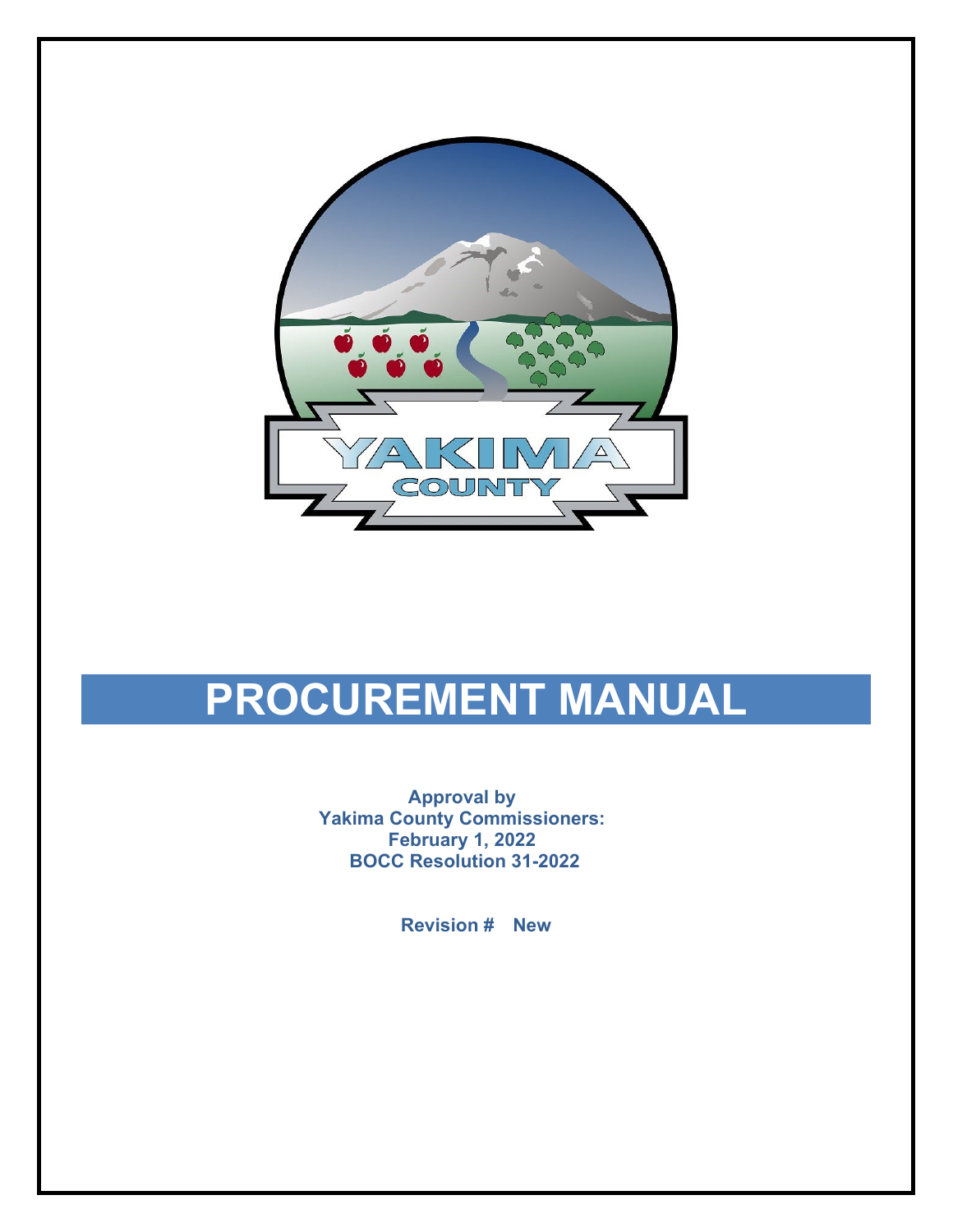# **BOARD OF YAKIMA COUNTY COMMISSIONERS RESOLUTION**

#### IN THE MATTER OF AUTHORIZING THE PROCUREMENT MANUAL FOR **THE COUNTY**

# $031 - 2022$

**WHEREAS**, functional responsibility for County purchasing was transitioned from the City of Yakima to Yakima County in 2021; and

WHEREAS; Yakima County subsequently established a County Purchasing Department; and

**WHEREAS**; the Purchasing Department created the attached Procurement Policy Manual to implement the requirements of state law and, when applicable federal guidance with regards to procurement of goods and services and the bidding on public contacts for goods, services, supplies, and materials; and

BE IT HEREBY RESOLVED by the Board of Yakima County Commissioners that the attached Procurement Manual be adopted by Yakima County.

BE IT FURTHER RESOLVED that the Procurement Manual shall take effect on February 1, 2022.

**DONE** FEB 0 1 2022

> DocuSianed by: a tau l<sup>y</sup>

AD065DD63FE94CB Julie I  $\mu$  and  $\mu$  and  $\theta r$ Linda Kay O'Hara, Deputy Clerk of the Board



DocuSigned by: anda Hckinney F244D218E7F640B.

Amar.  $\ldots$ rman DocuSigned by:

allon linde -9487AB672A984F8.....ssioner LaE

DocuSigned by:

Kon anderson Ron Ar 9A635C0444C34F4. er

Constituting the Board of County Commissioners for Yakima County, Washington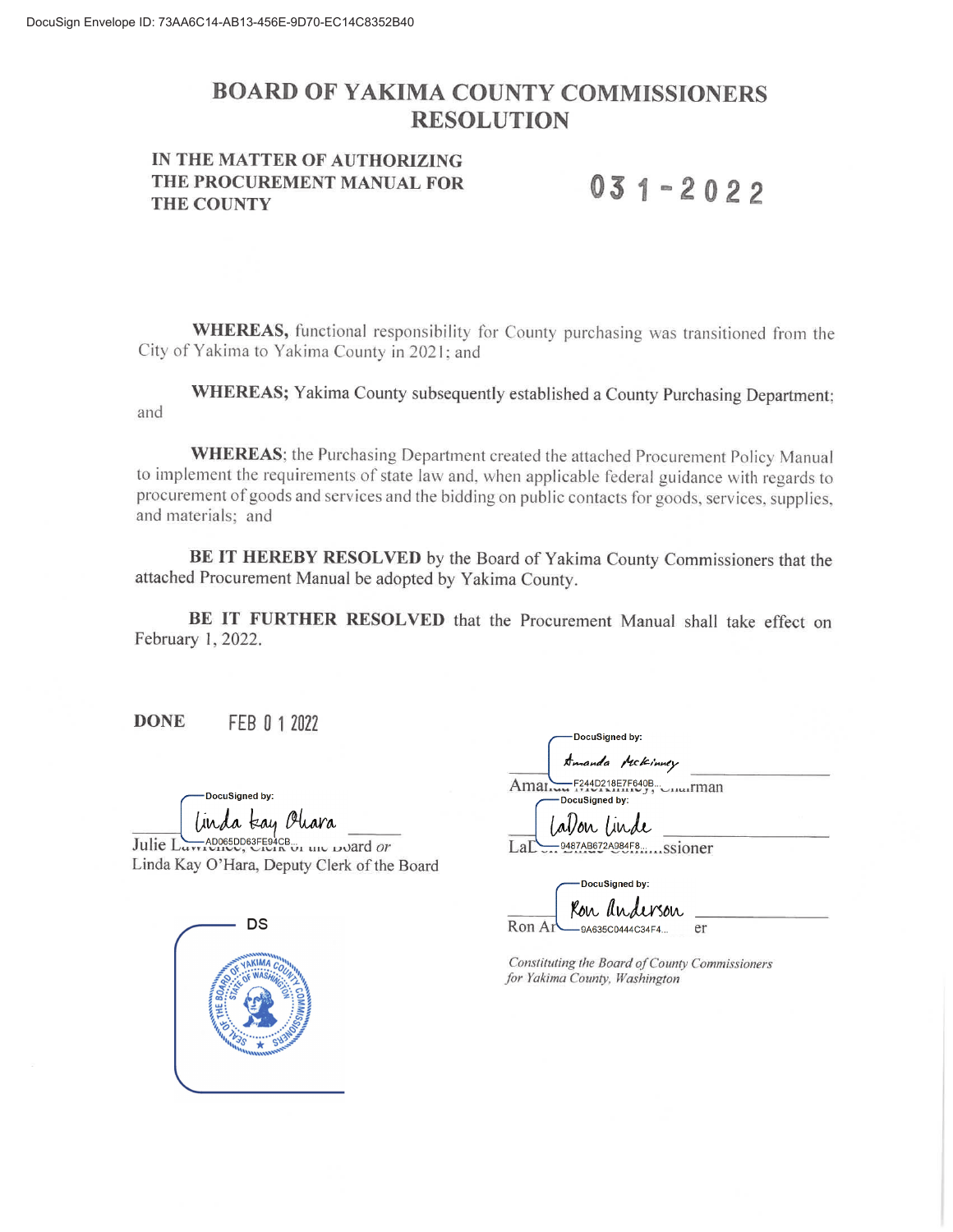# **YAKIMA COUNTY PURCHASING DEPARTMENT**

# **ETHICS STATEMENT**

This statement sets forth the general guidelines for ethical performance of Yakima County Purchasing personnel in conducting business for Yakima County.

All Yakima County personnel involved in the purchasing process shall seek not only to avoid any impropriety, but to avoid even the appearance of an impropriety. We are expected to uphold the highest professional standards in conducting the County's business. To achieve those high standards, each employee supports and abides by the following principles:

#### **Open and honest dealing with everyone who is involved in the purchasing process**

This includes all businesses with which the County contracts or from which it purchases goods or services, as well as all members of the purchasing staff and of the public who utilize the services of the Purchasing Department.

#### **Maintain Professional Relationship with the Supplier**

Maintain and practice, to the highest degree possible, business ethics, professional courtesy, and competence in all transactions.

#### **Fair and impartial award recommendations for all contracts and tenders**

Yakima County will not extend preferential treatment to any vendor. Not only is it against the law, it is not good business practice, since it limits fair and open competition for all vendors and is therefore a detriment to obtaining the best possible value for each tax dollar.

#### **An irreproachable standard of personal integrity on the part of all those designated as Purchasing personnel for the County.**

At no time, or under any circumstances, should any county employee accept, directly or indirectly, gifts or other things of value from suppliers. Also, the purchasing staff does not publicly endorse products or services.

Signed:

Kristine White, Purchasing Manager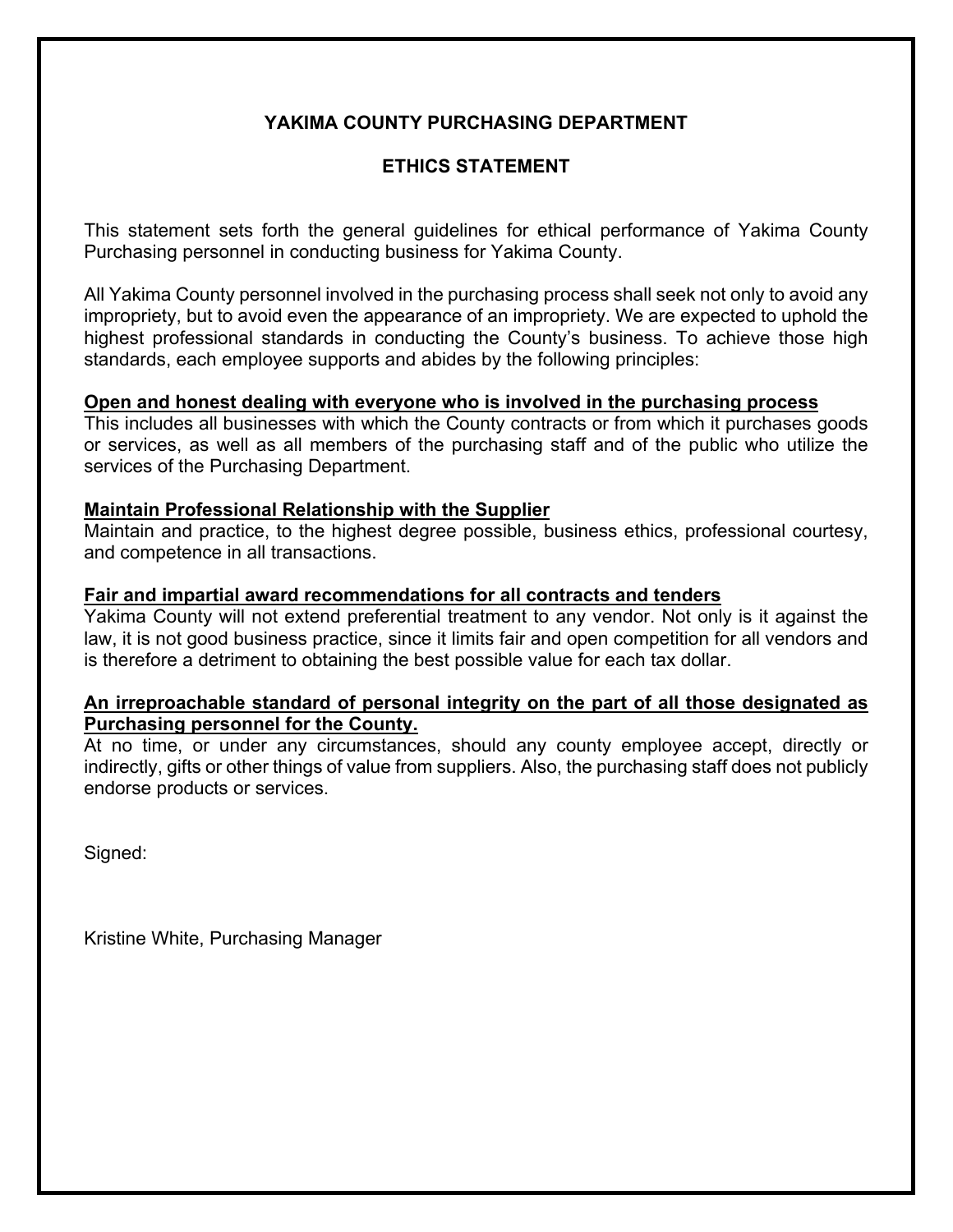# **1.0 PURPOSE**

The purpose of this manual is to implement the requirements of state law and, when applicable, federal guidance with regards to procurement of goods and services and the bidding on public contracts for goods, services, supplies, and materials not associated with a Public Work as defined in [RCW 39.04.010.](https://app.leg.wa.gov/RCW/default.aspx?cite=39.04.010)

It is the County's policy to follow state and, when applicable, federal requirements regarding the expenditure of public funds, to provide a fair forum for those interested in bidding on public contracts, and to help ensure that public contracts are performed satisfactorily and efficiently at least cost to the public, while avoiding fraud, waste, and favoritism in their award. For federally funded purchases and contracts, the purpose of this manual is to ensure that there is no abuse of federal funds and that all allowable costs are accorded consistent treatment.

Except as otherwise expressly provided herein, the provisions of this manual are intended solely as a convenience and reference guide for County officials and employees. Nothing in this manual is intended to create any liability for or against the County. Without limitation of the foregoing, nothing in this manual is intended to create any enforceable right, entitlement, or cause of action in or for any third parties.

# **2.0 GENERAL PROVISIONS**

# **2.1 Procurement Authority and Authorized Personnel.**

Only authorized personnel acting within the scope of their authority may obligate the County in the acquisition of goods or services. Any employee purchasing goods on behalf of the County without proper authorization may be personally liable to the supplier and/or to the County and subject to disciplinary action.

# **2.2 Code of Ethics.**

To instill public confidence in the award of public contracts and the expenditure of public funds, authorized personnel are responsible to conduct procurements in a deliberate, fair, and ethical manner and therefore adopts the following code of ethics regarding public contracting:

- a. Actions of employees shall be impartial and fair;
- b. Decisions and policies shall be made in compliance with required procedures and within the proper channels of the County government structure;
- c. Public employment shall not be used for personal gain, and employees shall not solicit, accept, or agree to accept any gratuity for themselves, their families, or others that would or could result in personal gain. Purchasing decisions shall be made impartially, based upon the County's specifications for the contract and the responses of those bidding on the contract; and
- d. In addition to Yakima County's Conflict of Interest Policy (HR-018), no employee, officer, or agent may participate in the selection, award, or administration of a contract if he or she has a real or apparent conflict of interest. Such a conflict of interest would arise when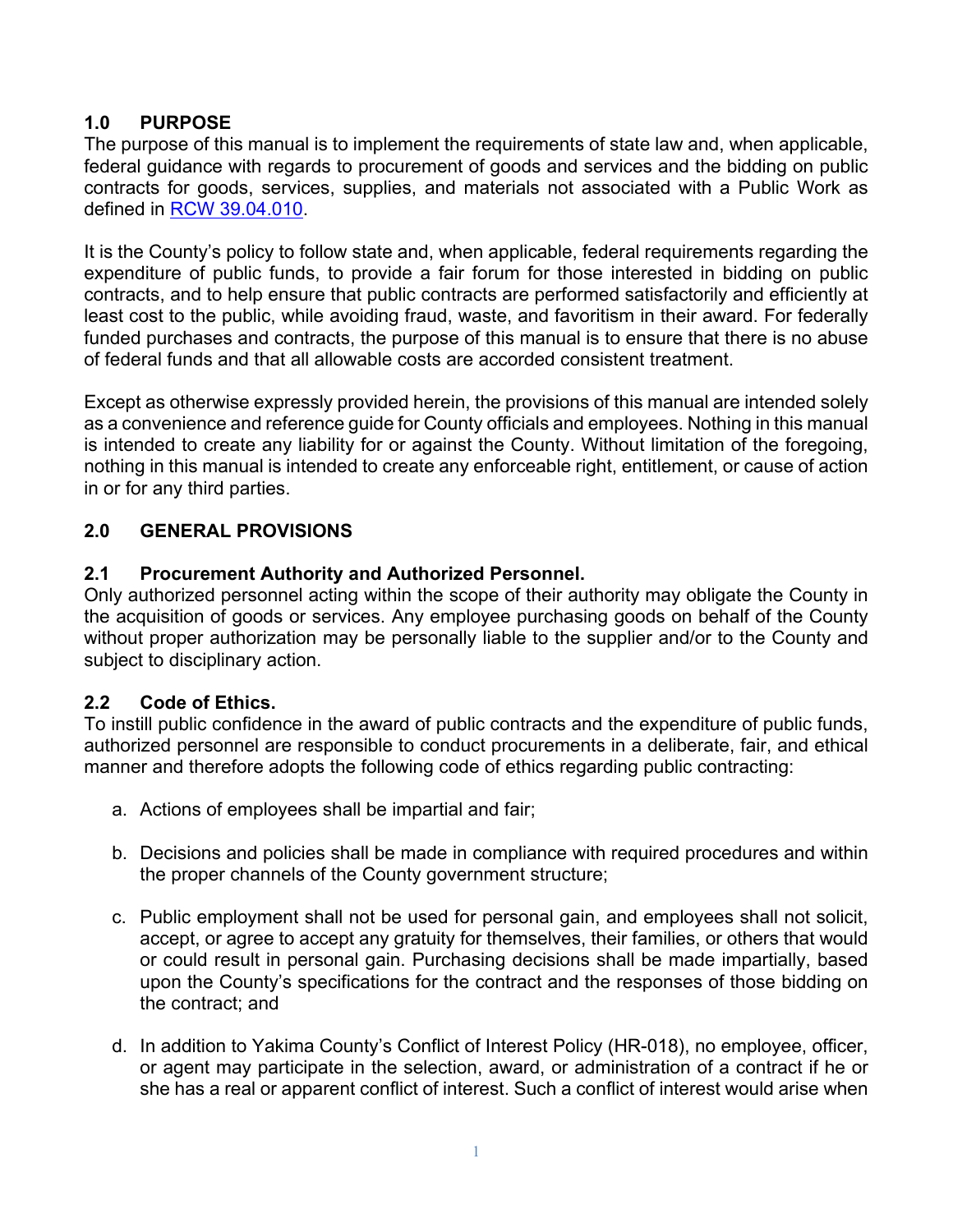the employee, officer, or agent, any member of his or her immediate family, his or her partner, or an organization which employs or is about to employ any of the parties indicated herein, has a financial or other interest in or a tangible personal benefit from a firm considered for a contract.

# **2.3 Controlling Law.**

The expenditure of public funds for the purchase of and contracting for goods and services shall comply with all applicable state law requirements as set forth in the Revised Code of Washington [\(RCW\)](https://apps.leg.wa.gov/rcw/default.aspx?cite) and the Washington Administrative Code [\(WAC\)](https://apps.leg.wa.gov/wac/). Where this manual conflicts with state law requirements, the more restrictive provision shall prevail. Where this manual is silent with regards to purchasing and/or bidding requirements, state law shall prevail.

Purchases and/or contracts that include federal funding shall also comply with the Uniform Administrative Requirements, Cost Principles, and Audit Requirements for Federal Awards, published under Title 2 of the Code of Federal Regulations [\(2 CFR 200\)](https://www.govinfo.gov/app/details/CFR-2014-title2-vol1/CFR-2014-title2-vol1-part200).

# **2.4 Budget Sufficiency and Procurement Authority.**

Each department leader must ensure that purchases are initiated only when the departmental budget is sufficient to cover the anticipated cost.

Expenditures in excess of department procurement authority limits set forth in section 3.1 "Purchasing Thresholds" and all sole source procurements regardless of the dollar value require BOCC approval.

# **2.5 Funding Source.**

Purchases or work funded through grants and/or federal funds require additional coordination with the Purchasing Department to ensure compliance with the requirements of such funding.

## **2.6 Monitoring and Compliance.**

The Purchasing Department shall implement, monitor, and enforce these policies. In the event of any conflict in procurement requirements or questions about proper procedure or other requirements, the matter shall be referred to the Purchasing Manager or manger's designee for further action. Willful or intentional violations of public procurement requirements may result in discipline, personal penalties, and/or financial liabilities[\(RCW 39.30.020\)](https://app.leg.wa.gov/RCW/default.aspx?cite=39.30.020).

In addition to the enforcement of these policies, the Purchasing Department manager shall insure that reasonable measures are taken to safeguard protected, personally identifiable information and other information the federal awarding agency or pass-through entity designates as sensitive or that the County considers sensitive consistent with applicable federal, state, and local laws regarding privacy and obligations of confidentiality.

# **3.0 GENERAL PROCEDURES**

# **3.1 Purchasing Thresholds.**

Purchasing thresholds are established per calendar year for one or more identical, similar or like items, and items used in conjunction with one another.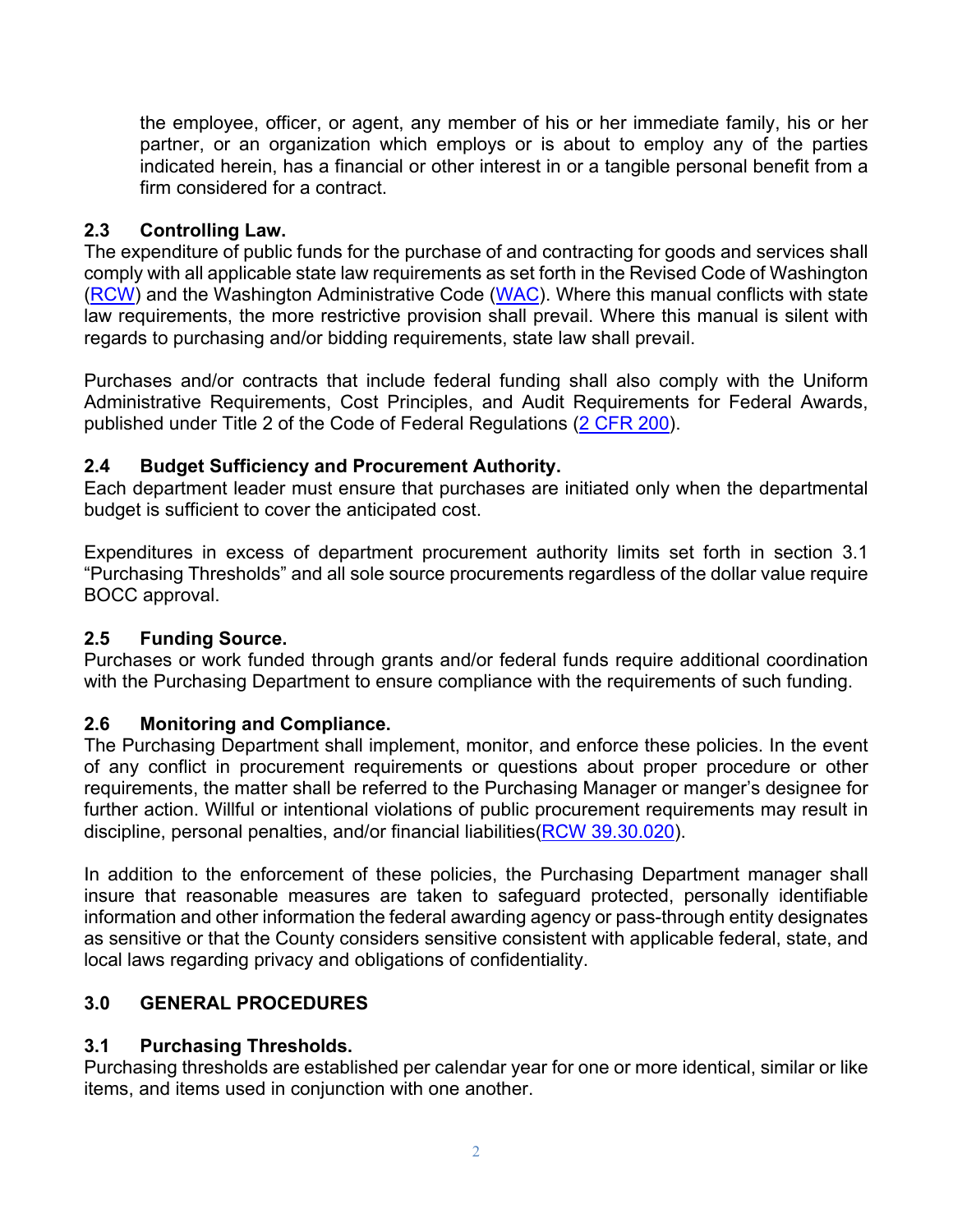Authorized personnel performing the purchasing function shall not carry out Bid Splitting or otherwise segregate purchases to avoid purchasing thresholds. If a recurring purchase has the potential exceed the thresholds listed below, then the next higher bid threshold shall be utilized.

Regardless of thresholds stated in the tables below the County may, at its discretion, solicit formal bids at any time.

| <b>Type of Purchase</b>            | <b>Process</b>                                                                                                                                                                                                                                            | <b>Authorization</b>               |
|------------------------------------|-----------------------------------------------------------------------------------------------------------------------------------------------------------------------------------------------------------------------------------------------------------|------------------------------------|
| Items less than \$4,999            | No state law required process                                                                                                                                                                                                                             | Department director or<br>designee |
| Items from \$5,000 to<br>\$9,999   | Department obtains oral or written quotes and retains<br>in file                                                                                                                                                                                          | Department director or<br>designee |
| Items from \$10,000 to<br>\$49,999 | • Department completes the Pre-Bid Checklist<br>(Attachment A) to prescreen bidders<br>• Department obtains a minimum of $(3)$ written<br>quotes by using the Quote form (Attachment B)<br>• Completes purchase requisition, then routes to<br>purchasing | Purchasing Manager or<br>designee  |
| Items over \$50,000                | Formal Bid process                                                                                                                                                                                                                                        | <b>BOCC</b>                        |

a. Materials, Supplies, and Equipment (not associated with Public Works Projects)

## b. Professional and Personal Services

| <b>Type of Purchase</b>     | <b>Process</b>                                      | <b>Authorization</b> |
|-----------------------------|-----------------------------------------------------|----------------------|
| Architectural and           | • Develop RFQ in conjunction with purchasing        | <b>BOCC</b>          |
| <b>Engineering Services</b> | • Publish RFQ prior to solicitation (ref. RCW)      |                      |
|                             | 39.80.030)                                          |                      |
|                             | • Evaluate RFQ based on performance and             |                      |
|                             | qualifications                                      |                      |
|                             | • Contract negotiated with provider after selection |                      |
| All other Personal          | No state law required process                       | <b>BOCC</b>          |
| <b>Services</b>             |                                                     |                      |
|                             | May utilize RFQ process if appropriate              |                      |

# **3.2 Bid Procedures.**

a. Informal Quote Procedures (\$49,999 or less)

Authorized personnel can move forward with a procurement of goods and/or services not related to a public works project in accordance with the matrix listed in Section 3.1.a above.

# b. Formal Bid Procedures – General

The following shall apply when formal bidding is required for the purchase of materials, supplies, or equipment, except as otherwise noted:

• To ensure a consistent and fair process, the County will use standard forms, documents, contracts, and terms and conditions. The purchasing manager will maintain templates for bid-related documents.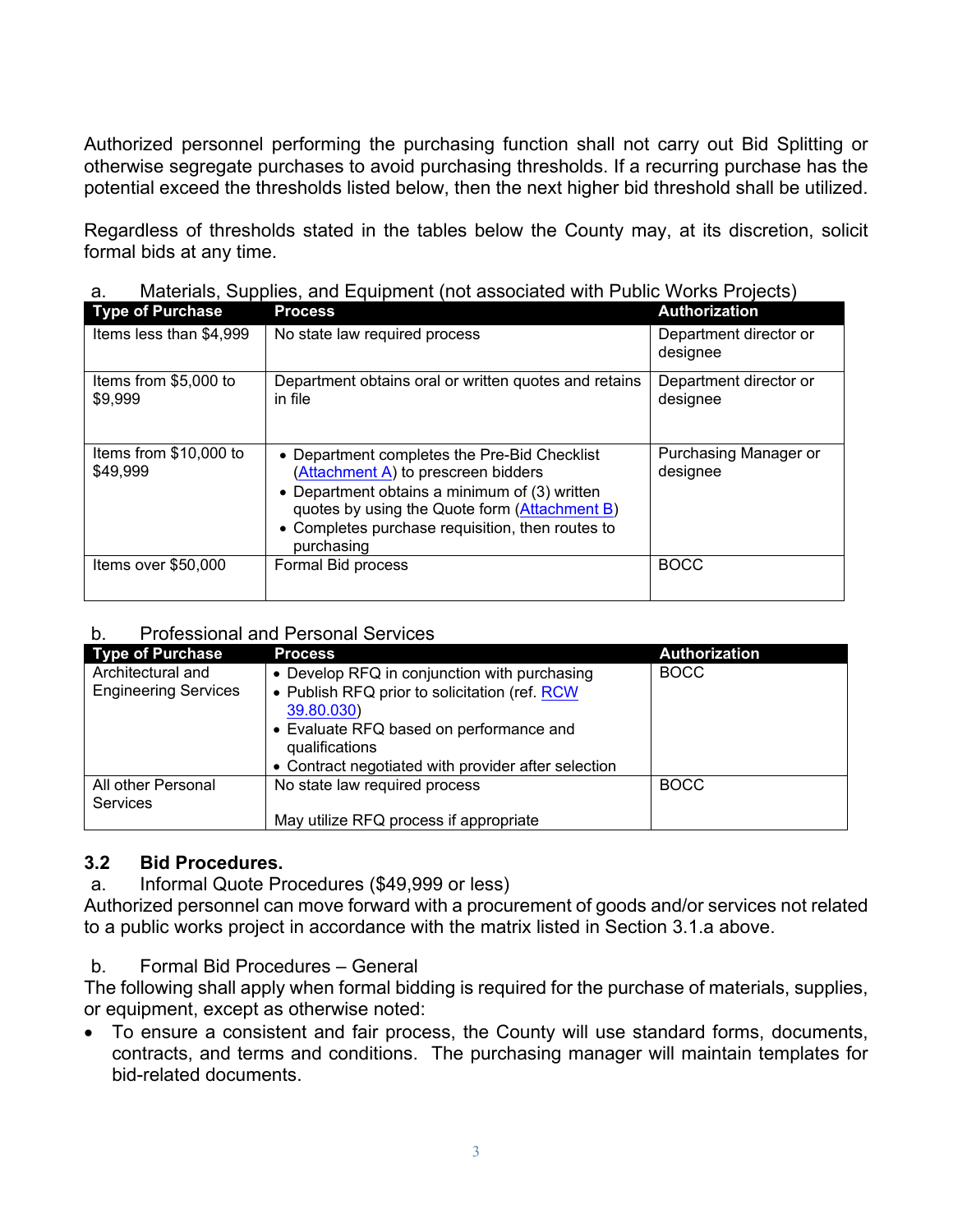- The County may use an evaluation selection committee to promote an open and fair selection process. The purchasing manager and when practical, the requesting department director will appoint committee members to act in an advisory capacity. Committee members shall complete and sign the "Evaluation Committee Agreement" prior to appointment.
- An RFQ may be used as a prerequisite to the formal bid process to ensure proponents meet minimum qualifications. Minimum qualifications and/or specifications are stated to ensure bids address the needs of the County. Minimum qualifications cannot be used to eliminate qualified contractors and suppliers. Minimum qualifications should be tested against the marketplace to ensure they promote fair and open competition and are not overly restrictive.
- An RFP must be prepared and submitted to an adequate number of qualified sources to permit reasonable competition consistent with the requirements of the procurement.
- Notice of the RFP must be published in a newspaper of general circulation in the county at least 13 days before the last date on which proposals will be received. This subsection does not apply if using an authorized Interlocal cooperative purchasing agreement as described in Section 5 of this manual.
- The county must provide reasonable procedures for technical evaluation of the proposals received, identification of qualified sources, and significant evaluation factors.
- The County may conduct an optional pre-bid conference to allow a thorough discussion of the County's intent, scope, specifications, and terms. Interested companies should be encouraged to attend.
- Bids are to be submitted as directed in the advertisement for bids. Bids will be time and date stamped upon receipt. The bids shall be opened at the time and place specified in the advertisement for bids.
- The award must be made to the qualified bidder whose proposal is "most advantageous" to the county, with price and other factors considered. The county may reject any or all proposals for good cause and make further calls for bids.

## **3.4 Exemptions to Bidding.**

Competitive bidding requirements may be waived pursuant to [RCW 39.04.280\(](https://apps.leg.wa.gov/rcw/default.aspx?cite=39.04.280)1) for:

- Purchases that are clearly and legitimately limited to a single source of supply;
- Purchases involving special facilities or market conditions;
- Purchases in the event of an emergency;
- Purchases of insurance or bonds; and
- Public works in the event of an emergency.

If the competitive bidding requirements are waived for any of the exceptions listed in the paragraph above other than in the event of an emergency, (1) a resolution stating the factual basis for the waiver must be obtained from BOCC; or (2) apply a previously adopted written policy. If the county legislative authority chooses the latter, immediately after the award of any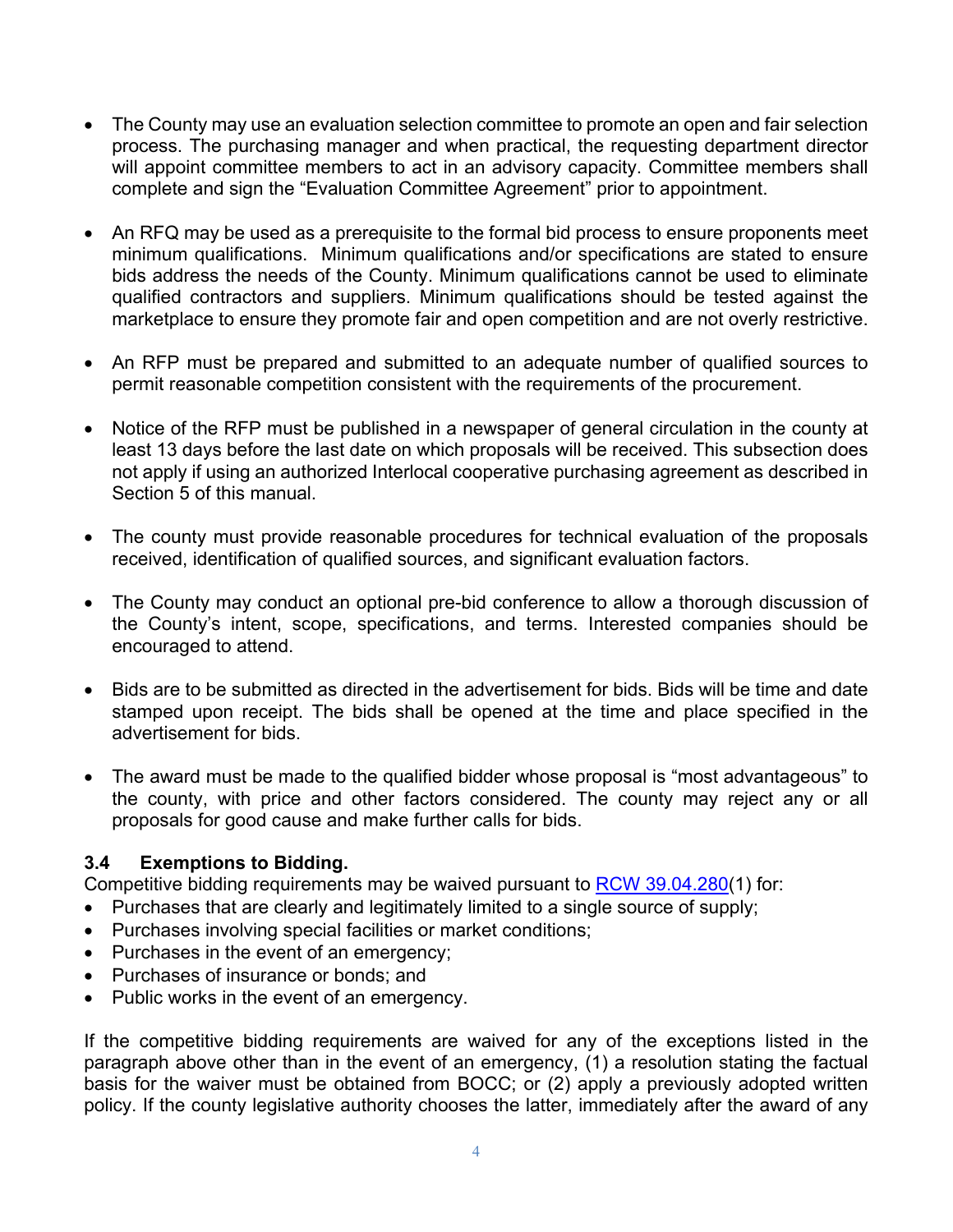contract, the contract and the factual basis for the waiver must be recorded and open to public inspection.

# **3.5 Single or Sole Source.**

A Single or Sole Source occurs when the purchase is clearly and legitimately limited to a single supplier. These situations may arise when the County has specific technological requirements. Examples include: (a) licensed, copyrighted, or patented products or services that only one supplier provides; (b) new equipment or products that must be compatible with existing equipment or products; (c) proprietary or custom-built software or information systems that only one supplier provides; and (d) products or services where only one supplier meets the required certifications or statutory requirements.

The Single or Sole Source Justification Form in attachment C shall be completed by department personnel and authorized by BOCC resolution. Upon approval, the County must make such contracts available for public inspection not less than ten (10) working days before the proposed starting date of the contract in accordance with RCW [39.26.140.](https://app.leg.wa.gov/RCW/default.aspx?cite=39.26.140)

# **3.6 Emergency Purchases.**

If an Emergency has been declared, then pursuant to the appropriate BOCC Resolution, the official named in the resolution may make or authorize others to make Emergency procurements of materials, supplies, equipment, or services without complying with the requirements of this policy.

A written determination of the basis for the Emergency and for the selection of the contractor/supplier shall be included in the contract file. Immediately after the award of any contract pursuant to the resolution the contract and the factual basis for award under this exception shall be recorded in the Purchasing Department. If an emergency contract is awarded without competitive bidding, the BOCC or its designee must enter a written finding of an emergency into the public record no later than two weeks following the contract award (RCW) [39.04.280\(](https://app.leg.wa.gov/RCW/default.aspx?cite=39.04.280)2)(b)).

# **3.7 Auctions.**

[RCW 39.30.045](https://app.leg.wa.gov/RCW/default.aspx?cite=39.30.045) authorizes the County to acquire supplies, materials, and equipment through an auction conducted by an agency of the State of Washington, an agency of the United States, any municipality or other government agency, or any private party if the items can be obtained at a competitive price. Contact the purchasing department prior to participating in an auction to ensure compliance.

# **3.8 Procedure for Miscellaneous Purchases.**

## a. Travel

All expense payments or reimbursements for travel and/or subsistence expenses must meet the requirements set forth in the Yakima County Business Expense Reimbursement Policy which establishes policy and procedure related to obtaining travel authorization, advance travel funds, and expenditure or reimbursement for travel and subsistence expenses incurred in conduct of business of the County.

b. P-Cards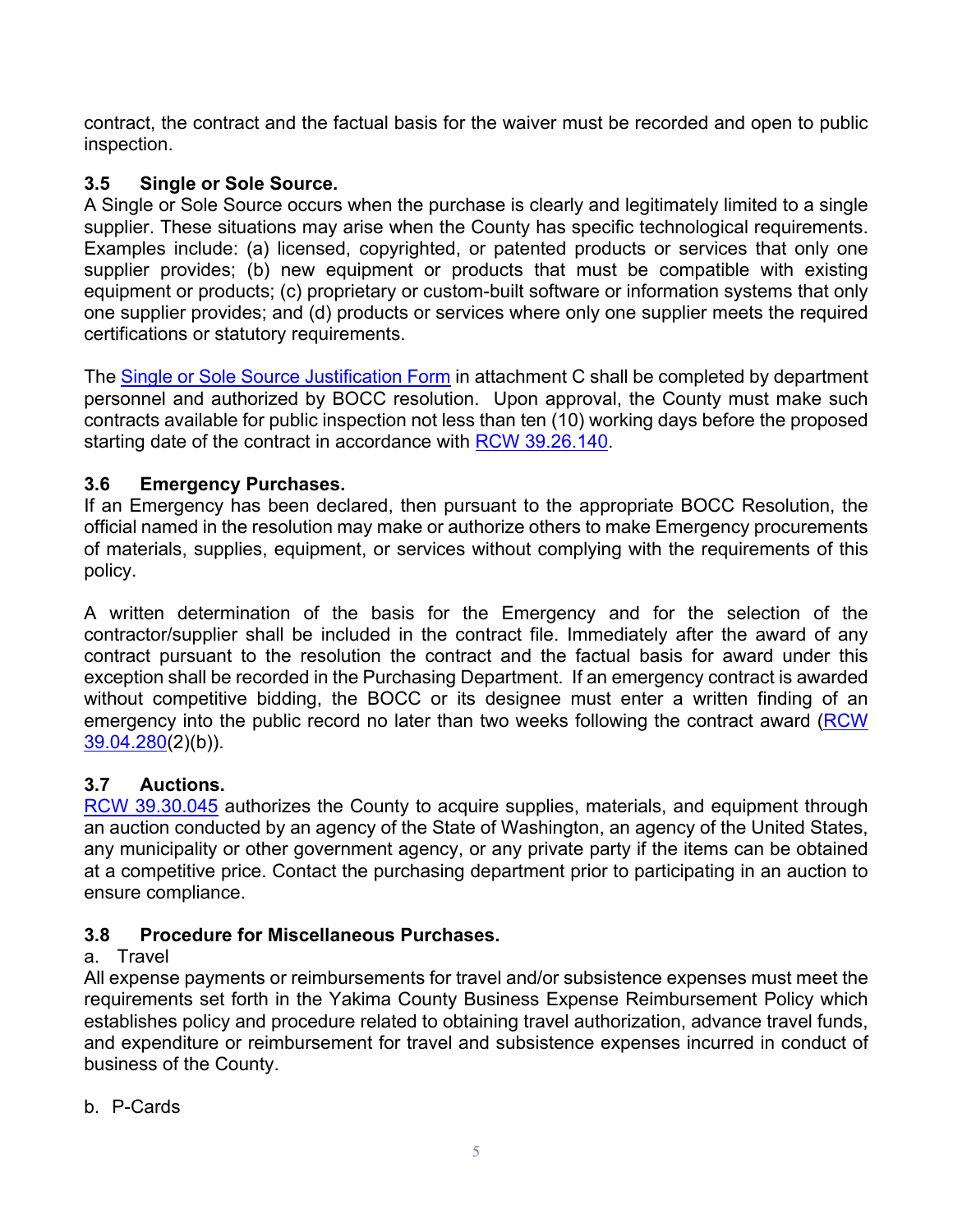The P-Card program provides a cost-efficient, alternative method for purchasing and payment of County business related purchases. The P-Card program has features to control and manage County expenditures and reduces processing costs by minimizing the number of procurement-related transactions and warrants. Please refer to the County [P-Card Manual](https://yakimacounty.sharepoint.com/:w:/r/sites/Purchasing/_layouts/15/Doc.aspx?sourcedoc=%7B551566BC-0342-49D8-AFEA-0A6F0815A7FA%7D&file=Procurement%20Card%20Manual.docx&action=default&mobileredirect=true&DefaultItemOpen=1) for guidance regarding the use of P-Cards.

# **4.0 INTERLOCAL AGREEMENTS**

Inter-governmental cooperative purchases or "piggybacking" on another jurisdiction's competitive process allows the County to realize savings and procure goods and services to foster greater economy and efficiency. The vehicle to accomplish such an action is an Interlocal agreement. The County may enter Interlocal agreements with other public agencies similarly authorized under [RCW 39.34.030.](https://apps.leg.wa.gov/rcw/default.aspx?cite=39.34.030)

The purchasing department maintains a list of active Interlocal agreements approved by BOCC and signed by the appropriate parties. Please contact purchasing to determine if utilization of an Interlocal agreement is feasible.

# **5.0 PURCHASE ORDER(S)**

The authority to issue Purchase Orders is assigned to personnel through access permissions in the County's purchasing system of record. Prior to issuing purchase orders, authorized personnel shall complete procurement and purchasing system training.

# **6.0 SHIPPING AND FREIGHT**

When purchasing items that incur freight charges, authorized personnel should request that the items be shipped with the Free on Board (FOB) Destination, with the freight prepaid. This means that the carrier owns the item(s) until delivered. If anything happens to the item(s) during shipping, the carrier is responsible for filing claims.

Shipping FOB Origin is not recommended since ownership transfers upon shipment and the County would be responsible for damage or losses in transit.

It is the responsibility of the individual who signs the carrier's delivery receipt to properly receive all cartons they are signing for. Anyone who accepts and signs for the receipt of goods acknowledges that the item was received and accepted as delivered. Whoever accepts the delivery should confirm that it has been delivered to the right location, verify the number of pieces or packages according to the quantities on the slip, and open the packages to verify that the order is correct.

## **7.0 INVOICE AND PAYMENT**

## **7.1 Invoices**

All purchases require an invoice from the supplier of record on the purchase order. Prior to submitting an invoice to the County, Suppliers must reference the purchase order on all invoices.

Invoices shall be addressed to: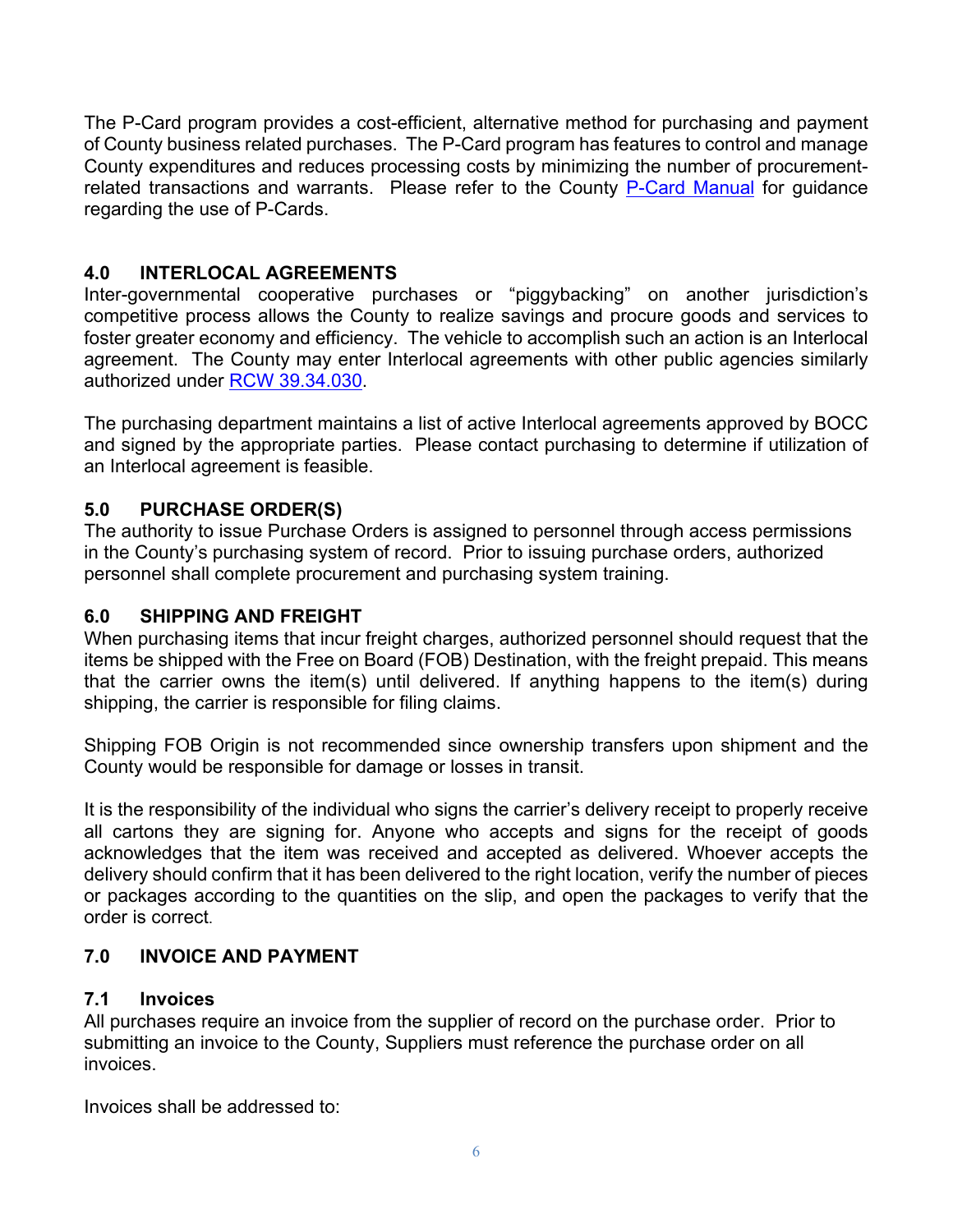Yakima County 128 N 2<sup>nd</sup> Street Yakima, WA 98901

#### **7.2 Payment**

Suppliers are paid by County Warrant in accordance with the payment terms set forth in the purchase order.

#### **8.0 DEFINITIONS AND ACRONYMS**

- A. "Architectural and Engineering Services" means services rendered by any person, other than a county employee, to perform activities within the scope of the professional practice of architecture [RCW 18.08,](https://app.leg.wa.gov/RCW/default.aspx?cite=18.08) professional practice of engineering and land surveying [RCW](https://app.leg.wa.gov/RCW/default.aspx?cite=18.43)  [18.43,](https://app.leg.wa.gov/RCW/default.aspx?cite=18.43) and/or professional practice of landscape architecture [RCW 18.96.](https://app.leg.wa.gov/RCW/default.aspx?cite=18.96)
- B. "Bid Splitting" means breaking a public work project or purchase of equipment or supplies into segments. The county may not break a public works project to avoid compliance with bidding statutes.
- C. "BOCC" means Board of County Commissioners.
- D. "Contract" means a contract in writing for the execution of a fixed or determinable amount duly awarded after advertisement and competitive bid, or a contract awarded under the small works roster process in [RCW 39.04.155.](https://app.leg.wa.gov/RCW/default.aspx?cite=39.04.155)
- E. "Emergency" means any unforeseen circumstances beyond the control of the County that either present a real, immediate danger to the proper performance of essential functions, or will likely result in material loss or damage to property, bodily injury, or loss of life if immediate action is not taken. This includes declared federal or state disasters, as well as local agencydeclared disasters.
- F. "FOB" means Free On Board. FOB is used to determine where the liability responsibility for goods transfers from seller to buyer.
- G. "Formal Bid" means the process of advertising and receiving sealed written bids from prospective suppliers.
- H. "Informal Quotes" means price quotes from suppliers that are obtained using a variety of mediums such as phone, fax, e-mail, or writing. Results must be documented and submitted in the purchasing system of record.
- I. "Interlocal Agreements" are the exercise of governmental powers in a joint or cooperative undertaking with another public agency.
- J. "MRSC" means Municipal Research Services Center.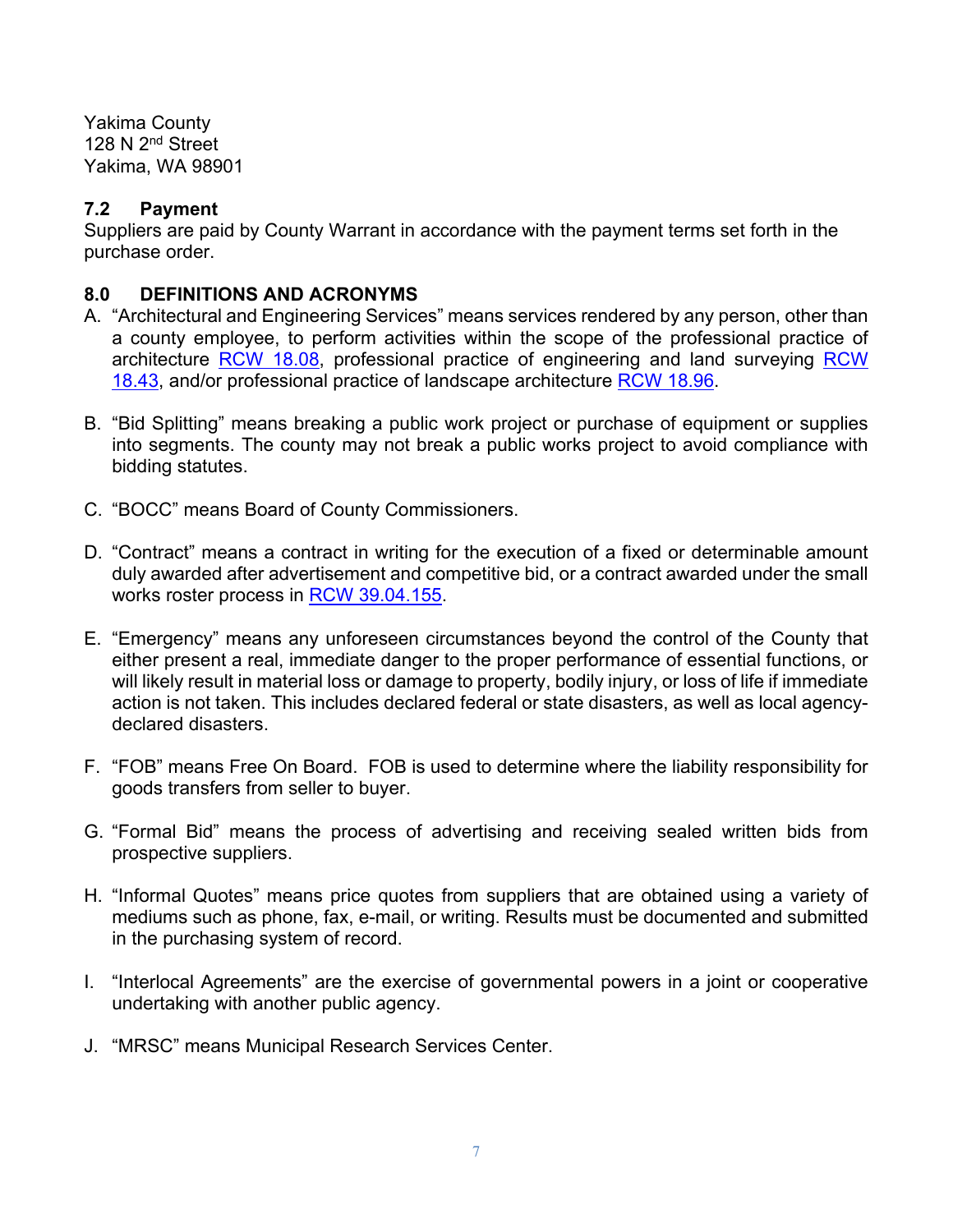- K. "Newspaper" means a publication issued at regular intervals, generally daily or weekly, and commonly containing news, comment, features, and advertising.
- L. "Ordinary Maintenance" is work not performed by contract and that is performed on a regularly scheduled basis (e.g., daily, weekly, seasonally, semiannually, but not less frequently than once per year), to service, check or replace items that are not broken; or work not performed by contract that is not regularly scheduled but is required to maintain the asset so that repair does not become necessary.
- M. "P-Card" means a corporate credit card which the County obtained through participation in a statewide contract administered by DES. Local governments are authorized to use procurement cards (P-Cards) for specific official purchases and acquisitions please refer to the [County P-Card Manual](https://yakimacounty.sharepoint.com/:w:/r/sites/Purchasing/_layouts/15/Doc.aspx?sourcedoc=%7B551566BC-0342-49D8-AFEA-0A6F0815A7FA%7D&file=Procurement%20Card%20Manual.docx&action=default&mobileredirect=true&DefaultItemOpen=1) for guidance regarding P-Card use.
- N. "Personal Services" (interchangeable with professional services) means services that involve technical expertise provided by a consultant to accomplish a specific study, project, task, or other work. These activities and products are predominantly intellectual in nature, and do not include Architectural and Engineering services. Example of services include accounting, legal, comprehensive planning, and real estate services.
- O. "Purchase Order or PO" means a commercial document and first official offer issued by a buyer to a seller indicating types, quantities, and agreed prices for products or services. It is used to control the purchasing of products and services from external suppliers.
- P. "Professional Services" see personal services.
- Q. "Public Work" as defined in [RCW 39.04.010,](https://app.leg.wa.gov/RCW/default.aspx?cite=39.04.010) means a complete project, and includes all work, construction, alteration, repair, or improvement other than ordinary maintenance executed at the cost of the county or which is by law a lien or charge on any county property. Public work projects include the related materials, supplies, and equipment to complete the project.
- R. "Purchased Services" means services that are generally routine, repetitive, or mechanical in nature and support day to day County operations. Purchased Services are different from personal services in that these services include janitorial, debt collections, equipment service agreements, machine repair, or delivery services and may include Ordinary Maintenance.
- S. "RCW" means Revised Code of Washington.
- T. "Request for Proposal or RFP" means a process that requests proponents to submit a statement of their proposal for completing a project. Proposals are evaluated based upon the suitability, practicality, quality of the proposal and experience and cost.
- U. "Request for Qualifications or RFQ" means a step that may be used in the formal process of procuring a product or service. It is used at the prequalification stage of the procurement process. Proponents who successfully respond to the RFQ and meet the qualification criteria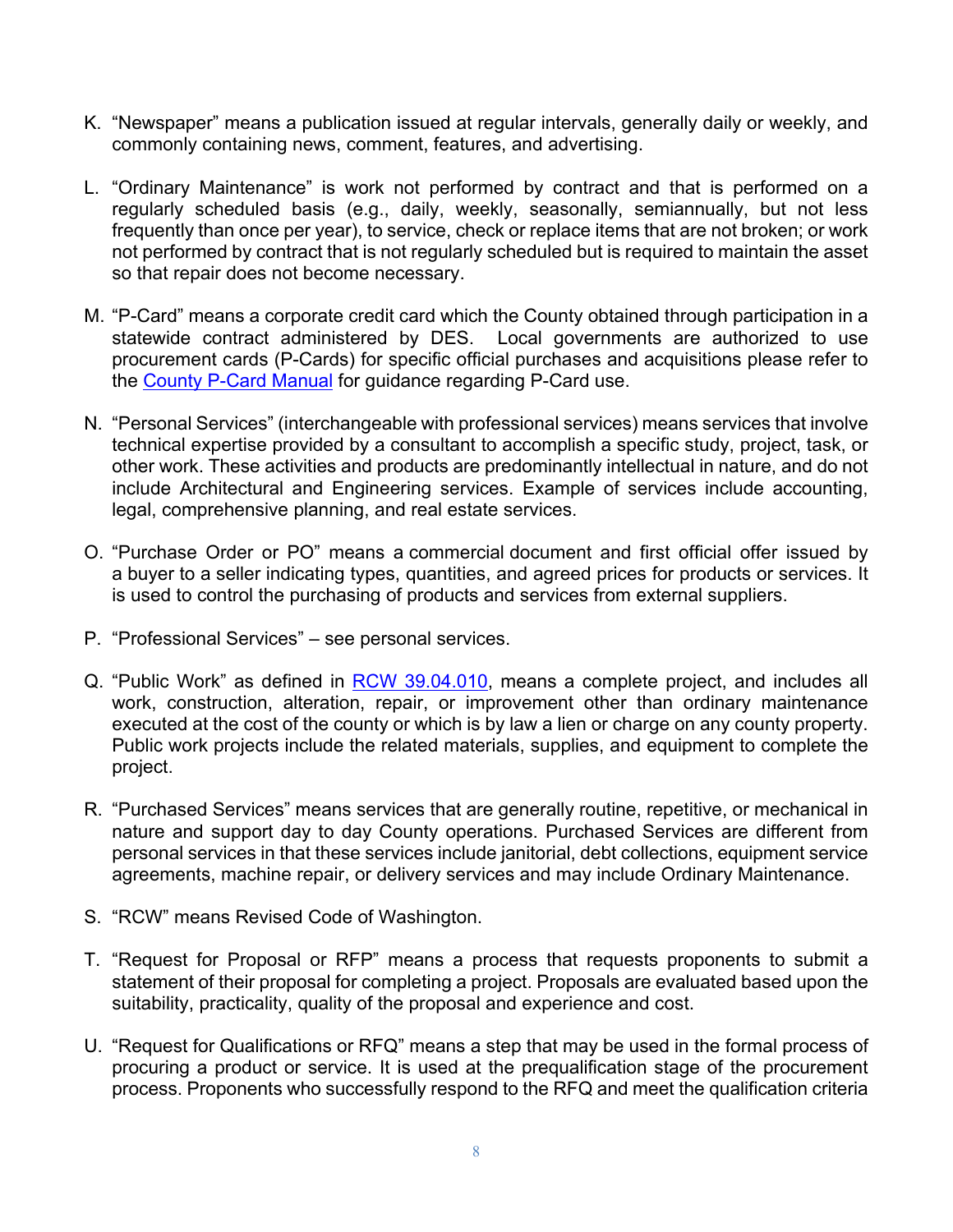will be included in the subsequent Request for Proposal (RFP) solicitation process. An RFQ does not include pricing information.

- V. "Small Works Roster" means a roster of qualified contractors maintained for use in a modified formal bid process.
- W. "Single or Sole Source" Supplier means an instance when a purchase is clearly and legitimately limited to a single supplier. These situations often arise when the County has specific technological requirements. Examples include: (a) licensed, copyrighted, or patented products or services that only one supplier provides; (b) new equipment or products that must be compatible with existing equipment or products; (c) proprietary or custom-built software or information systems that only one supplier provides; and (d) products or services where only one supplier meets the required certifications or statutory requirements. (RCW [39.04.280\(](https://app.leg.wa.gov/RCW/default.aspx?cite=39.04.280)1)(a)). Requires BOCC Approval.
- X. "WAC" means Washington Administrative Code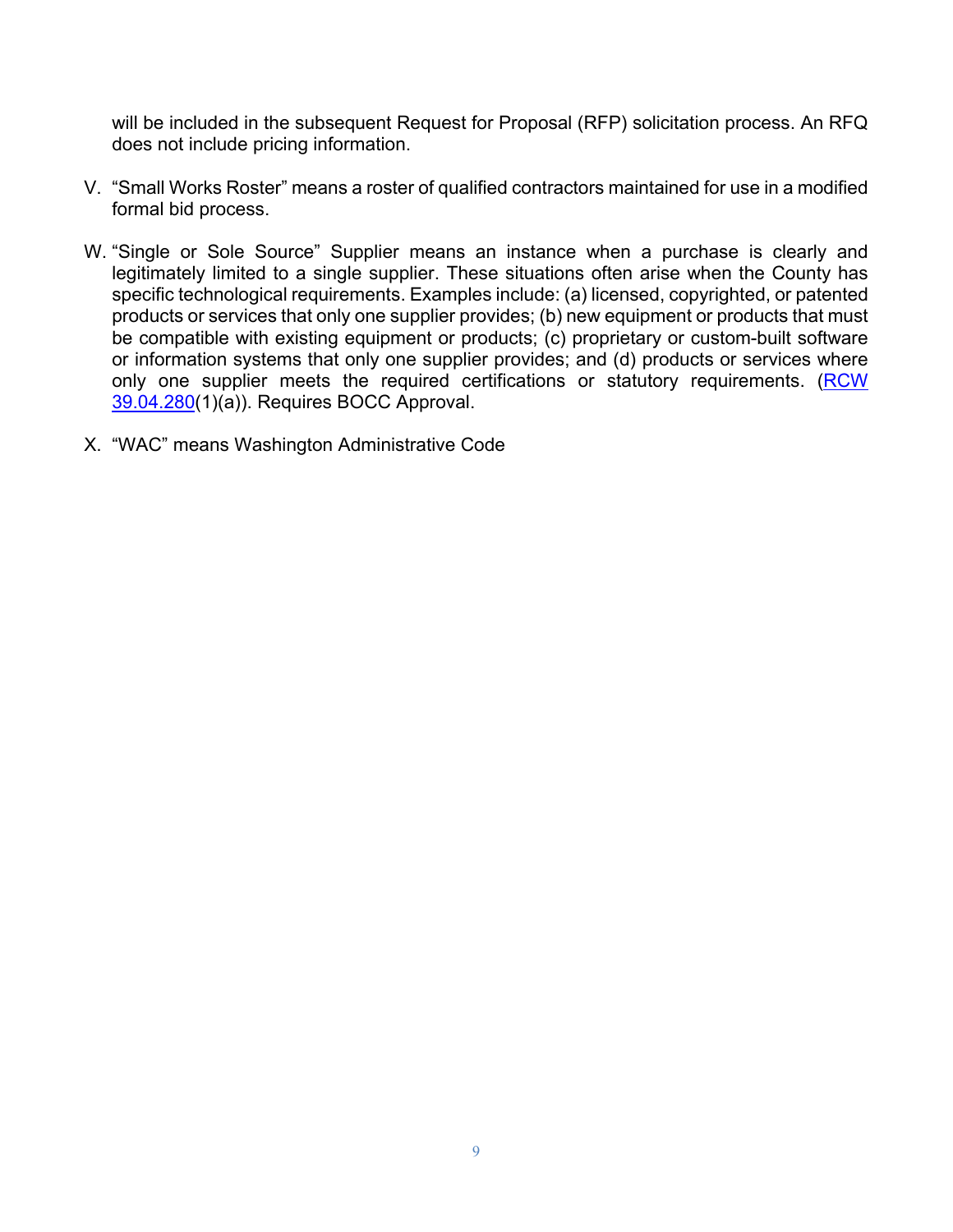# **EXHIBIT A "PRE-BID CHECK LIST"**

This checklist is intended to be used to guide authorized county personnel through the process to vet potential sources of supply.

| <b>Pre-Bid Checklist</b>                             |                                                                                                                                                                 |        |  |  |
|------------------------------------------------------|-----------------------------------------------------------------------------------------------------------------------------------------------------------------|--------|--|--|
| <b>Process Step</b>                                  | <b>Process Guideline</b>                                                                                                                                        | Yes No |  |  |
| Requirement<br>justification                         | Does a valid business need for Product(s) exist?<br>If "No" – contact purchasing                                                                                |        |  |  |
| Product<br>description or<br>defined Supplier<br>SOW | Does a clear description of Product to be purchased or<br>clearly defined statement of work to be performed<br>exist? If "No" obtain Product description or SOW |        |  |  |
| Review budget                                        | Is the Product value within department budget?<br>If "No" obtain appropriate budget approval                                                                    |        |  |  |
| Purchasing<br>threshold review                       | Is the total Product value to be purchased under \$5,000?<br>If "Yes", no state law requirement to bid                                                          |        |  |  |
|                                                      | Is the total Product value to be purchased greater than<br>\$5,000 and under \$50,000?                                                                          |        |  |  |
|                                                      | If the total Product value is equal to or greater than<br>\$50,000, utilize the Formal Bid Procedure                                                            |        |  |  |
| Identify potential<br>sources                        | Identify at least three sources of supply (need help? use<br>MRSC small works roster, county bid list, manufacturer<br>website, or contact purchasing)          |        |  |  |
| <b>Debarred Review</b>                               | Click on Debarred contractors link<br>Enter company name; record result here                                                                                    |        |  |  |
| <b>L&amp;I Review</b>                                | <b>Labor &amp; Industries verify contractor</b>                                                                                                                 |        |  |  |
| <b>Check Interlocal</b><br>Agreements                | Review Interlocal Agreement link. Navigate to agency<br>website and search for the Product.                                                                     |        |  |  |
|                                                      | Did you find a match?<br>If "Yes", Contact purchasing to obtain authority to utilize<br><b>Interlocal Agreement</b>                                             |        |  |  |
|                                                      | If "No", proceed with In-Formal Bid                                                                                                                             |        |  |  |
| Congratulations Pre-Bid Checklist Complete!          |                                                                                                                                                                 |        |  |  |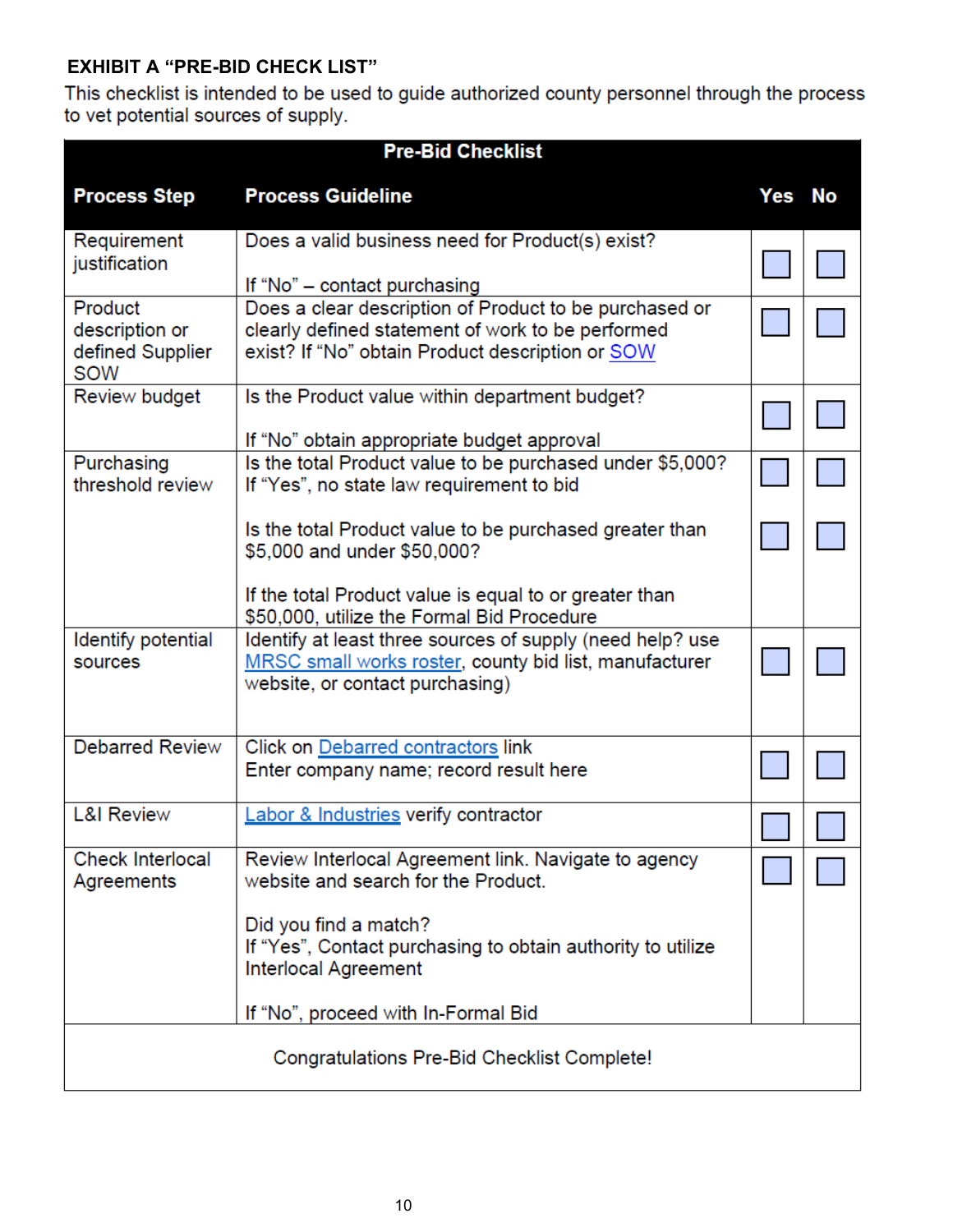# **EXHIBIT B "QUOTATION FORM – FOR PURCHASES UNDER \$50,000"**

#### \*\* This is not an Order\*\* **Yakima County Request for Quotation** Quote / Requisition #: COUNTY Due Date: **Vendor Contact:** Vendor Phone#: **Vendor Name: Vendor Address:** Unit of On Dock Quantity Description **Extended Value** Price Item# Measure Date Freight: **FOB Point:** Tax: **Total Value:** Signed Date Firm price quote good through  $(date)$